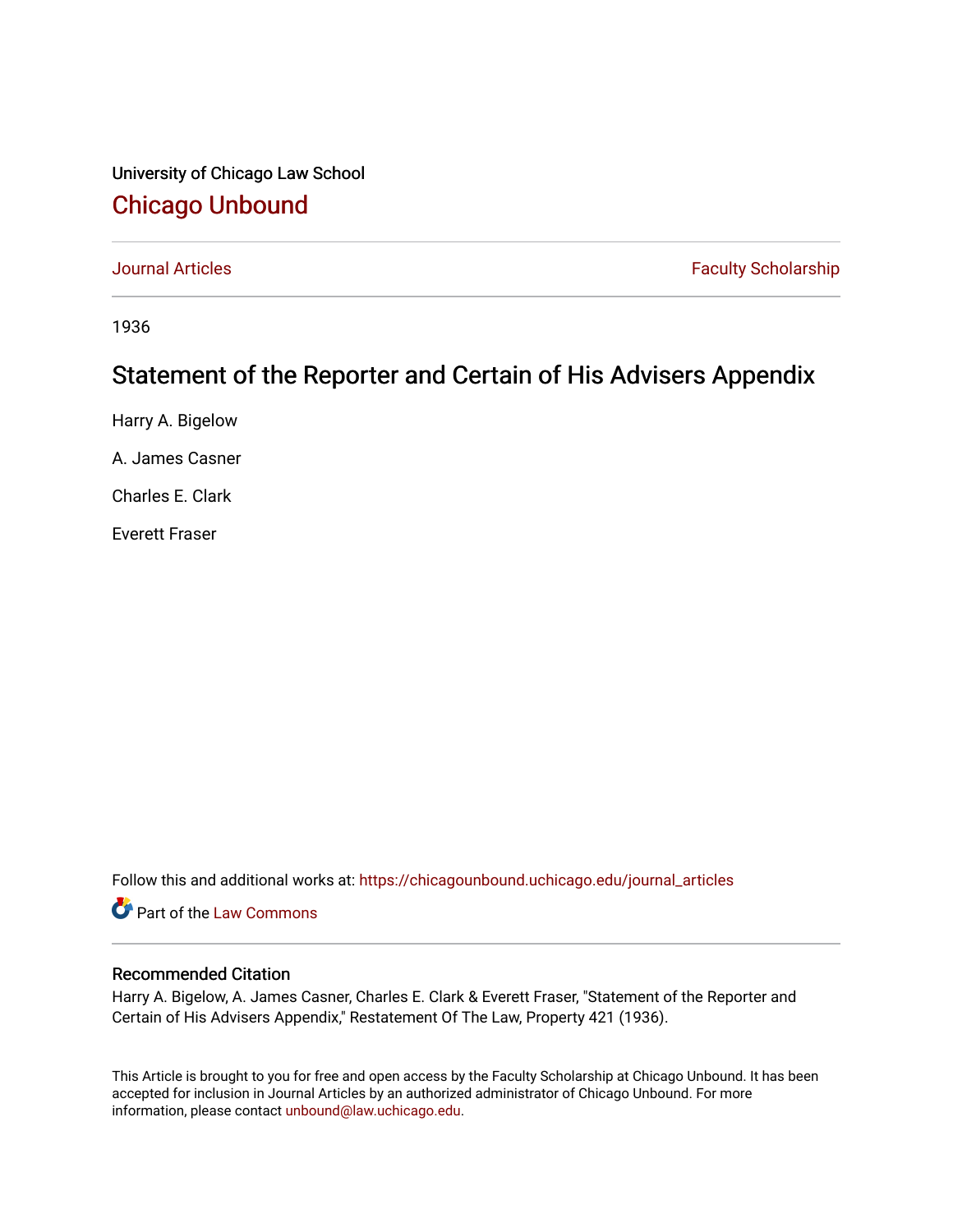# **Appendix.**

### **STATEMENT OF THE REPORTER AND CERTAIN OF HIS ADVISERS.**

The undersigned having been charged by the Institute with the preparation of a Restatement of the Law of Property have now completed the first two volumes. Explanatory Notes prepared by the Reporter were printed in the Tentative Drafts, and it has been the hope and expectation of the Property Group that these Explanatory Notes or a major part of them would appear in the Final Draft of the Restatement.

The Council of the Institute in February, 1936, voted that the Explanatory Notes be not published with the first two volumes of this Restatement but that such parts as could be incorporated as Comments and Special Notes be so embodied into the Restatement. Pursuant to this decision the Director and Reporter have thus salvaged approximately 30 per cent. of the Explanatory Notes contemplated by the Property Group. The remaining 70 per cent. is to be omitted under the decision of the Council.

Upon many major points the Restatement's position is a conscious choice between the inconsistent bodies of authority revealed in the Explanatory Notes. In many other instances the Restatement's position is the best effort of the Property Group to distill a rule from specific decisions of controversies where the guiding principles have failed to receive clear formulation in the decided cases. In order that the profession might have the bases before the Group at the time of their decisions and thus fairly judge the work of the Property Group, it is essential that the Explanatory Notes be made available to them. The Property Group

(421)